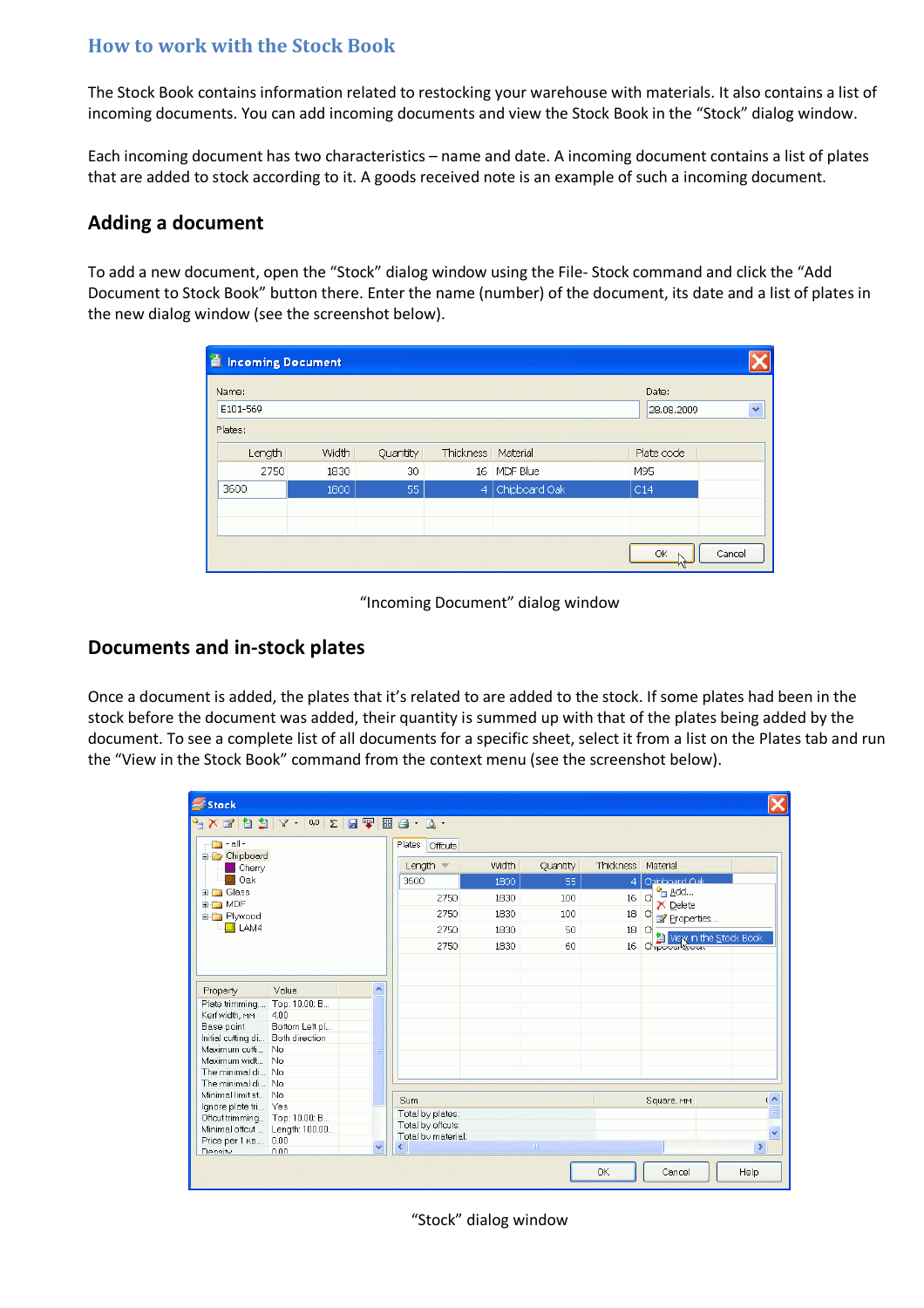## **Document log**

All stock-related documents can be viewed in the Stock Book. To open it, click the "Stock Book" button. The "Stock Book" dialog window (see below) contains two lists:

Documents – a list of all stock-related documents;

Plates – the list displays the contents of a selected document.

| <b>Stock Book</b>                  |                                |                   |                                                   |              |                            |                   |      |               |
|------------------------------------|--------------------------------|-------------------|---------------------------------------------------|--------------|----------------------------|-------------------|------|---------------|
| XYZ<br>Documents:                  |                                |                   | Plates:                                           |              |                            |                   |      |               |
| Operation                          | Document :                     | <b>Date</b><br>.  | Length                                            | <b>Width</b> | Q-ty in the Docum          | Q-ty in the Stock | Thin | Material      |
|                                    |                                |                   |                                                   |              | 30                         | 30                |      |               |
| <sup>2</sup> income<br>$F$ Offcuts | E101-569<br>Order <sub>8</sub> | 28.08.2009, 15:34 | 789                                               | 137          | 7                          | 7                 | 16   | MDF White     |
|                                    |                                | 28.08.2012, 15:49 | 418                                               | 1800         |                            |                   | 16   | MDF White     |
| <sup>2</sup> Income                | E102-457                       | 28.09.2011, 15:50 | 2004                                              | 1800         | $\mathbf{1}$               | $\mathbf{1}$      | 16   | MDF White     |
| Consumption                        | Order_20-05                    | 28.08.2012, 15:52 |                                                   |              |                            |                   |      |               |
| <b>Hoffcuts</b>                    | Order_20-05                    | 28.08.2012, 15:52 |                                                   |              |                            |                   |      |               |
| 12                                 |                                |                   |                                                   |              |                            |                   |      |               |
|                                    |                                |                   |                                                   |              |                            |                   |      |               |
|                                    |                                |                   |                                                   |              |                            |                   |      |               |
|                                    |                                |                   |                                                   |              |                            |                   |      |               |
|                                    |                                |                   |                                                   |              |                            |                   |      |               |
|                                    |                                |                   |                                                   |              |                            |                   |      |               |
|                                    |                                |                   |                                                   |              |                            |                   |      |               |
|                                    |                                |                   |                                                   |              |                            |                   |      |               |
|                                    |                                |                   |                                                   |              |                            |                   |      |               |
|                                    |                                |                   |                                                   |              |                            |                   |      |               |
|                                    |                                |                   |                                                   |              |                            |                   |      |               |
|                                    |                                |                   | $\left\vert \left\langle \right\vert \right\vert$ |              | $\parallel$ HH $\parallel$ |                   |      | $\rightarrow$ |
|                                    |                                |                   |                                                   |              |                            |                   |      |               |
|                                    |                                |                   |                                                   |              |                            | OK                |      | Cancel        |

"Stock Book" dialog window

The Documents list can be sorted by either of its fields. The "Plates" list contains two extra fields:

- Quantity in the Document the quantity of plates being added as per the document;
- Quantity in the Stock the quantity of these plates in stock after processing the document. This quantity is always the sum of the plates that had been in stock and the ones that were added.

The following icons are used in the Documents list:

- Income a incoming document that adds plates to the stock
- $\Box$  Consumption an expenditure document that withdraws plates from the stock. The names of these documents match the names of corresponding orders.
- $\Box$  Offcuts a document that adds new offcuts to the stock. The names of these documents match the names of corresponding orders.
- $\Sigma$  Summary a final document summarizing all the data until the selected date.

The following operations can be performed with the Stock Book:

- $\Delta$  Delete deletes a document from the log
- $\mathbb{F}$  Filter opens the Filter dialog windows for configuring the document output filter. The filter enables you to select documents by date or type of plates added by them.